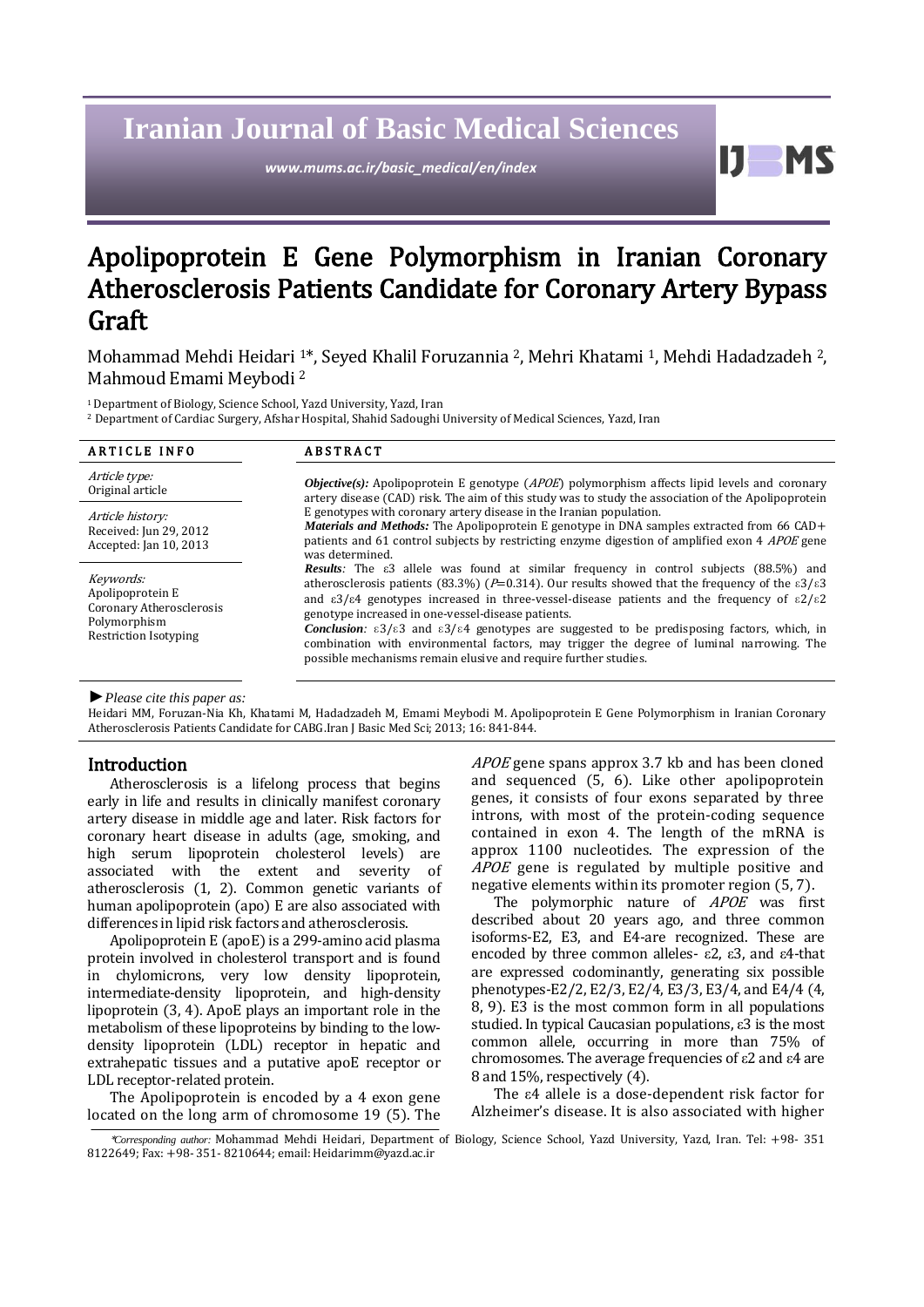|                           | Patients ( $n = 66$ ) | Controls $(n=61)$ |  |
|---------------------------|-----------------------|-------------------|--|
| Male gender $(\%)$        | 35                    | 32                |  |
| Mean $age \pm SD$ (years) | $52.5 + 7.9$          | $51.2 + 7.1$      |  |
| Smokers                   | 22.7%                 | 7.5%              |  |
| Body mass index $(kg/m2)$ | $25.4 + 1.9$          | $25.1 + 1.7$      |  |
| Cholesterol, mg/dl        | $206.8 + 54.5$        | $181.6 + 39.3$    |  |
| $LDL-C, mg/dl$            | $123.6 \pm 45.6$      | $114.6 + 45$      |  |
| $HDL-C, mg/dl$            | $40.5 \pm 8.5$        | $49.4 + 12.7$     |  |
| TGs, mg/dl                | $198.8 \pm 106.5$     | $148.5 + 92.1$    |  |

total serum cholesterol and LDL cholesterol levels and with increased risks of atherosclerosis and ischemic heart disease [\(9\)](#page-3-8). The aim of this work was to study the association of the Apolipoprotein E genotypes with coronary artery disease in the Iranian population and to evaluate the role of apolipoprotein E gene polymorphism as a predisposing factor for atherosclerosis patients.

## Materials and Methods

### Subjects

66 patients and 61 healthy controls were investigated for age, sex and ethnicity. The clinical characteristics and data for current medication usage in the two groups are summarized in Table 1. Selective coronary angiography was performed by a qualified cardiologist using the standard Judkins technique in several planes. The films were analyzed independently by a cardiologist and a radiologist.

Subjects were divided into two groups: CADgroup with normal coronary artery and CAD <sup>+</sup> group with significant lesions (>50% narrowing of luminal diameter) in one, two, or three vessels (LAD, LCX, and RCA) that were candidate for CABG (Coronary Artery Bypass Graft).

All of the patients and control group were informed about the aims of the study and gave their informed consents to the genetic analysis. Informed consent, blood samples, and clinical evaluations were obtained from all of the participating family members.

## DNA analysis for the detection of ApoE genotypes

DNA was isolated from peripheral blood samples using a DNA extraction kit (DNAfast Kit-Genfanavarran, Tehran, Iran). PCR used oligonucleotide primers (Takapouzist, Iran) that flank positions 112 and 158 in exon 4 of the APOE gene (forward primer 5'- TAAGCTTGGCACGGCTGTCCAAGGA-3'; reverse primer 5'- ACAGAATTCGCCCCGGCCTGGTACAC-3'). Each amplification reaction contained 100 ng total DNA, 10 pmol of each primer, 2.5 Mm MgCl2, 200 µM, 10% dimethyl sulfoxide, and 1 U Taq DNA polymerase (Roche Diagnostics, Mannheim, Germany) in a final volume of 25 µl. Each reaction mixture was heated at 95°C for 5 min for denaturation and subjected to 30 cycles of amplification by primer annealing (60°C for 1 min), extension (70°C for 2 min), and denaturation (95°C for 1 min) [\(10\)](#page-3-9). After PCR amplification, in a final volume of 20  $\mu$ l, 10  $\mu$ l PCR product digests with 1 µl HinPI (5 units/µl) (Fermentas, Russia) and 2 µl HinPI buffer (3 hr at 37°C). Each reaction mixture was loaded onto 8% polyacrylamide nondenaturing gels and electrophoresed for 5 hr under constant current (20 mA). After electrophoresis, gels were treated with ethidium bromide (0.2 mg/l) for 10 min, and visualized using an Uvitec transilluminator (Syngene, England) Figure 1.

### Data analysis

Levels of the quantitative variables are presented as mean±SEM. Frequency data between normal controls and patients were compared using Pearson's chi-square test. The GraphPad Prism software was used for statistical analaysis, with P- values below 0.05 considered indicative of statistical significance.

### Results

The healthy controls were selected to have closely similar ranges of age and BMI with the CAD+ patients. All patients were under 65 years of age  $(52.5\pm7.9$  years). The corresponding figures for the healthy controls were  $51.2 \pm 7.1$  years.

Coronary angiography revealed 66 patients  $(CAD+$  group) with one-vessel  $(n=13)$ , two-vessel  $(n=25)$ , or three-vessel  $(n=28)$  involvement of coronary arteries and 61 patients (CAD- group) with no angiographically identified narrowing.



Figure 1. Electrophoretogram showing PCR-RFLP in the apolipoprotein E. Lane 1, 4, 5:  $\epsilon 3/\epsilon$  4 and 3:  $\epsilon 3/\epsilon 3$ ; lane 2:  $\epsilon 2/\epsilon 2$ genotype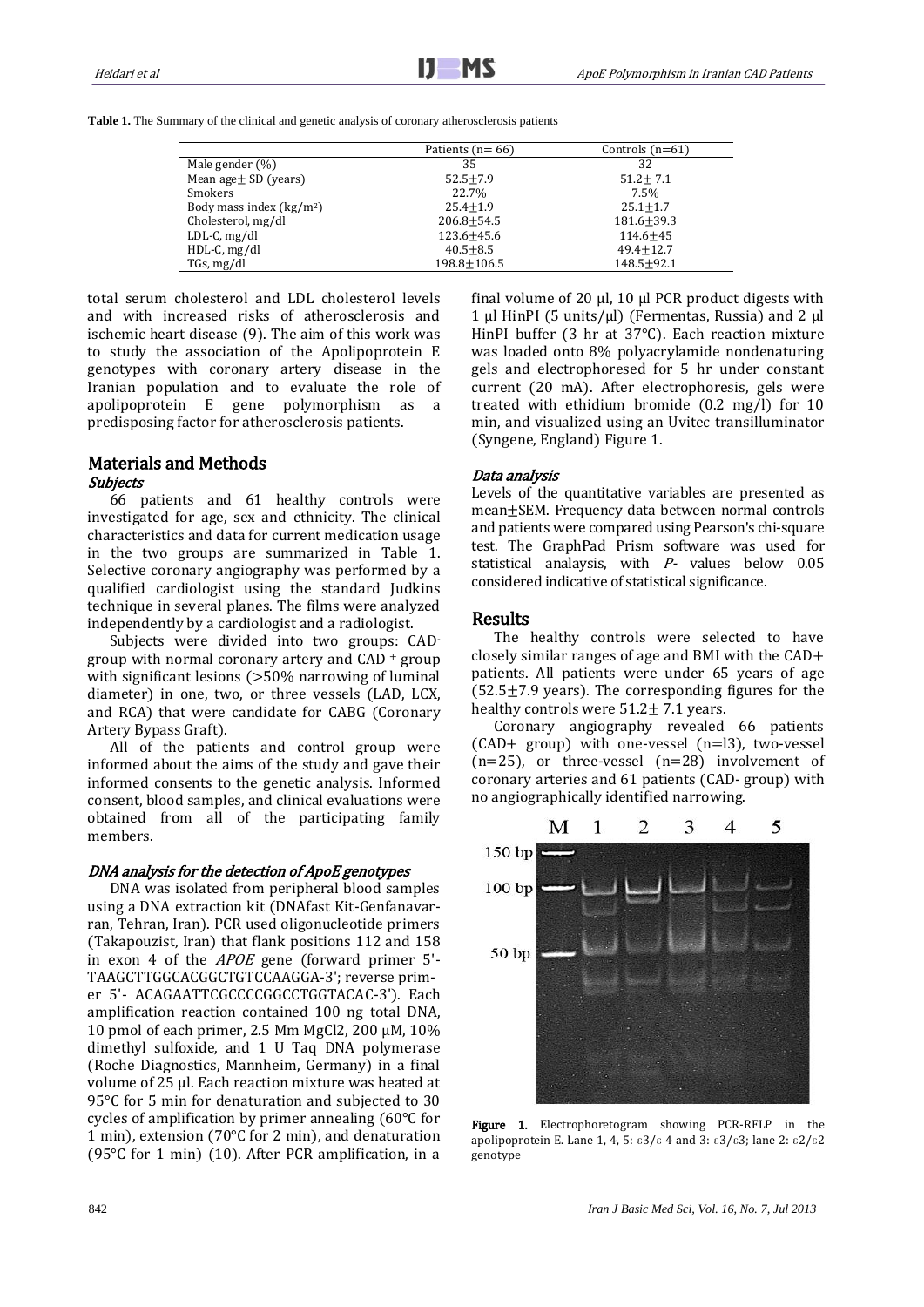| Allele                     | Patients |       |         |             |             |         |
|----------------------------|----------|-------|---------|-------------|-------------|---------|
|                            | One- V   | Two-V | Three-V | Total       | Controls    | P-value |
| $\varepsilon$ 2            | 8        | 4     | 4       | 16(12.12%)  | 14 (11.47%) | 0.873   |
| $\varepsilon$ 3            | 18       | 44    | 48      | 110 (83.3%) | 108 (88.5%) | 0.314   |
| $\epsilon$ 4               |          |       | 4       | $6(4.5\%)$  | $0(0\%)$    | 0.017   |
| $\epsilon$ 2/ $\epsilon$ 2 | 4        |       |         | 8 (12.12%)  | $7(10.6\%)$ | 0.910   |
| $\epsilon$ 3/ $\epsilon$ 3 | q        | 21    | 22      | 52 (78.8%)  | 54 (81.8%)  | 0.140   |
| $\epsilon$ 3/ $\epsilon$ 4 | 0        |       | 4       | $6(9.1\%)$  | $0(0\%)$    | 0.016   |
| Total                      | 13       | 25    | 28      | 66          | 61          |         |

Table 2. Apolipoprotein Eof CAD<sup>+</sup> patients and controls

V; Vessel

The frequency of the Apolipoprotein E gene in the two study populations are given in Table 2. The predominant allele in control subjects and patients were ε3. The ε3 allele was found at similar frequency in control subjects (88.5%) and atherosclerosis patients  $(83.3%)$  ( $P=0.314$ ). The observed homozygosity values for the prevalent allele are close to equilibrium predictions. Other alleles of ε2 and ε4 were detected, but no other allele was found in the control subjects and Atherosclerosis patients.

Also, the results of the present study show that the ε3/ε3 and ε3/ε4 genotypes have a statistically significant correlation with the degree of luminal narrowing and a statistically significant inverse correlation between ε2/ε2 genotype with the degree of luminal narrowing (Figure 2).

#### **Discussion**

ApoE plays an important role in the metabolism of triacylglycerol-rich lipoproteins and is described as an important determinant of serum cholesterol level. Carriers of the allele E4 have a higher level of plasma low density lipoproteins (LDL) cholesterol and carriers of the allele E2 have a lower level of LDL cholesterol compared to carriers of the common ε3/ ε3 genotype [\(11\)](#page-3-10). A significant heterogeneity in APOE polymorphism frequencies was observed among different ethnic groups in these studies [\(12,](#page-3-11) [13\)](#page-3-12).

This study reports the *APOE* genotypes in 66 patients with coronary arthrosclerosis patients. The distribution of the ε3 allele in CAD+ group showed no notable difference from that in control subjects (Table 2), but the frequency of ε4 in CAD+ group was higher than CAD- group ( $P= 0.017$ ). Wilson et al showed that the ε4 allele may portend the greatest risk for CAD+ [\(14\)](#page-3-13). The  $\varepsilon$ 2 allele clearly is associated with lower involvement in CAD+ and CAD- groups. Recent study in Turkey demonstrated that ε3 allele is the most common allele in individuals of Turkish descent. In this study, ε4 and ε2 allele frequencies were 7.9% and 6.1%, respectively [\(15\)](#page-3-14). Of the various *APOE* genotypes, the  $ε3/ε3$  was the most frequent genotype. Similar results were reported in other studies [\(15-18\)](#page-3-14).

Previously, studies in the pediatric population have shown that the apoE phenotype strongly influences the lipid profile in childhood [\(19,](#page-3-15) [20\)](#page-3-16)[.](http://www.sciencedirect.com/science/article/pii/S1933287411006714#bib23) Wang et al analyzed APOE gene polymorphisms in 62 subjects with carotid artery stenosis confirmed by angiography and in 71 healthy subjects, and his results suggested that APOE gene polymorphism is correlated with carotid artery stenosis and changes of lipoproteins, and that the gene encoding ε4 is a risk factor for atherosclerosis formation (21).

These results show that the  $\epsilon 3/\epsilon 3$  and  $\epsilon 3/\epsilon 4$ genotypes have an association with the degree of luminal narrowing ( $r = 0.898$  and  $r = 1$ , respectively) and a statistically significant inverse correlation between ε2/ε2 genotype with the degree of luminal narrowing  $(r=-0.866)$  (Figure 2).

#### Conclusion

These findings suggested that the frequency of the ε3/ε3 and ε3/ε4 genotypes increased in threevessel-disease patients and the frequency of ε2/ε2 genotype increased in one-vessel-disease patients. We suggest that  $\varepsilon 3/\varepsilon 3$  and  $\varepsilon 3/\varepsilon 4$  genotypes are predisposing factors which in combination with environmental factors may trigger the degree of luminal narrowing. The possible mechanisms remain elusive and require further studies.



**Figure 2.** The Correlation between Apolipoprotein E genotype and the degree of luminal narrowing in CAD+ patients